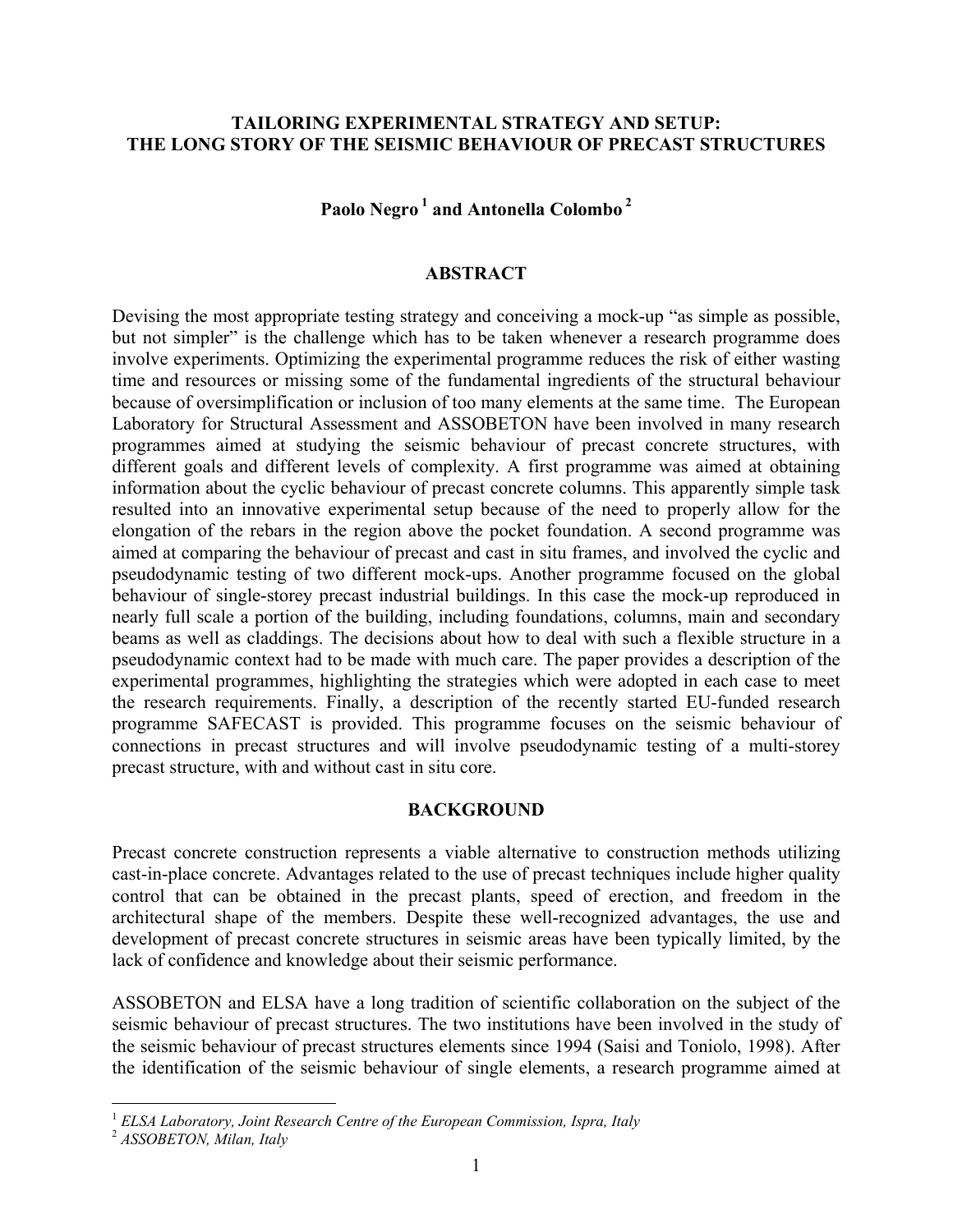demonstrating the equivalence between the behaviour factor of precast and cast-in-situ singlestorey industrial buildings was activated. This research project, named "Seismic behaviour of precast R/C industrial buildings", partially financed within the European "Ecoleader" research programme (contract HPRI-CT-1999-00059), was performed at the ELSA Laboratory. Together with ASSOBETON, two other Associations interested in the field (ANDECE and ANIPB, from Spain and Portugal respectively) were involved in the project, together with Politecnico of Milan, the University of Ljubljana and two industrial precast manufacturers. The results of the tests demonstrated the excellent capacity of precast buildings to withstand earthquakes without suffering important damage (Ferrara and Negro, 2003a-b; Ferrara et al., 2004).

The data obtained within the two mentioned research projects provided the starting point for the PRECAST EC8 project (contract G6RD–CT–2002-00857). A number of European and overseas Partners, from academia and other research institutions as well as from the precast construction industry, were involved in the project: the Politecnico of Milan, the University of Ljubljana, the National Technical University of Athens, the Joint Research Centre of the European Commission, the National Laboratory for Civil Engineering of Lisbon, the Tongji University of Shanghai, and the precast elements manufacturers Gecofin and Magnetti Buildings from Italy, Civibral from Portugal and Proet from Greece. The project PRECAST STRUCTURES EC8 was successfully carried out and concluded in early 2007, after 4 years of activity. As a result of the project, a calibration of the global behaviour factor (q factor) for precast frame structures was carried out with a combined experimental and numerical approach. The research pointed out the very good behaviour of precast structures under earthquake conditions and their substantial equality to traditional cast-in-situ ones as for the safety under earthquake excitation, even without monolithic joints.

The only, but crucial missing link in the modeling of such precast buildings, is the adequate knowledge about the behaviour of connections. The empirical evidence from the past earthquakes is sparse, incomplete, non-quantified and first of all controversial. Some reports show excellent behaviour of precast systems and connections (Moguruma et al, 1995; EERI, 2000; Saatcioglu et al, 2001). On the other hand, the same documents report some catastrophic collapses. This is not surprising, since seismic response clearly depends on the specific structural system, type of connections and quality of the design and construction. Some collapses were also reported during the 1977 Vrancea earthquake (Tzenov et al, 1978), the 1979 Montenegro earthquake (Fajfar et al, 1981) and the Northridge earthquake (EERI, 1994). Failures of welded and poorly constructed connections were also the main cause of extensive collapses in Armenia (EERI, 1989) and during the 1976 Tangshan earthquake in China (Anicic et al, 1982). These bad experiences have generated mistrust to precast systems in general. In some countries this practically preclude the use of precast structures (i.e. Chile; Park et al, 2003) and in many codes all precast systems were penalized with high seismic forces related to the reduced competitiveness in the market.

The problem of investigating the seismic behaviour of connection devices will be addressed within the SAFECAST project (Grant agreement no.218417-2), recently financed by the European Commission within the Seventh Framework Program.

Many of the mentioned activities have been conducted in close collaboration with the State Key Laboratory for Disaster Reduction in Civil Engineering (SKLDRCE), Tongji University, Shanghai, P.R. China.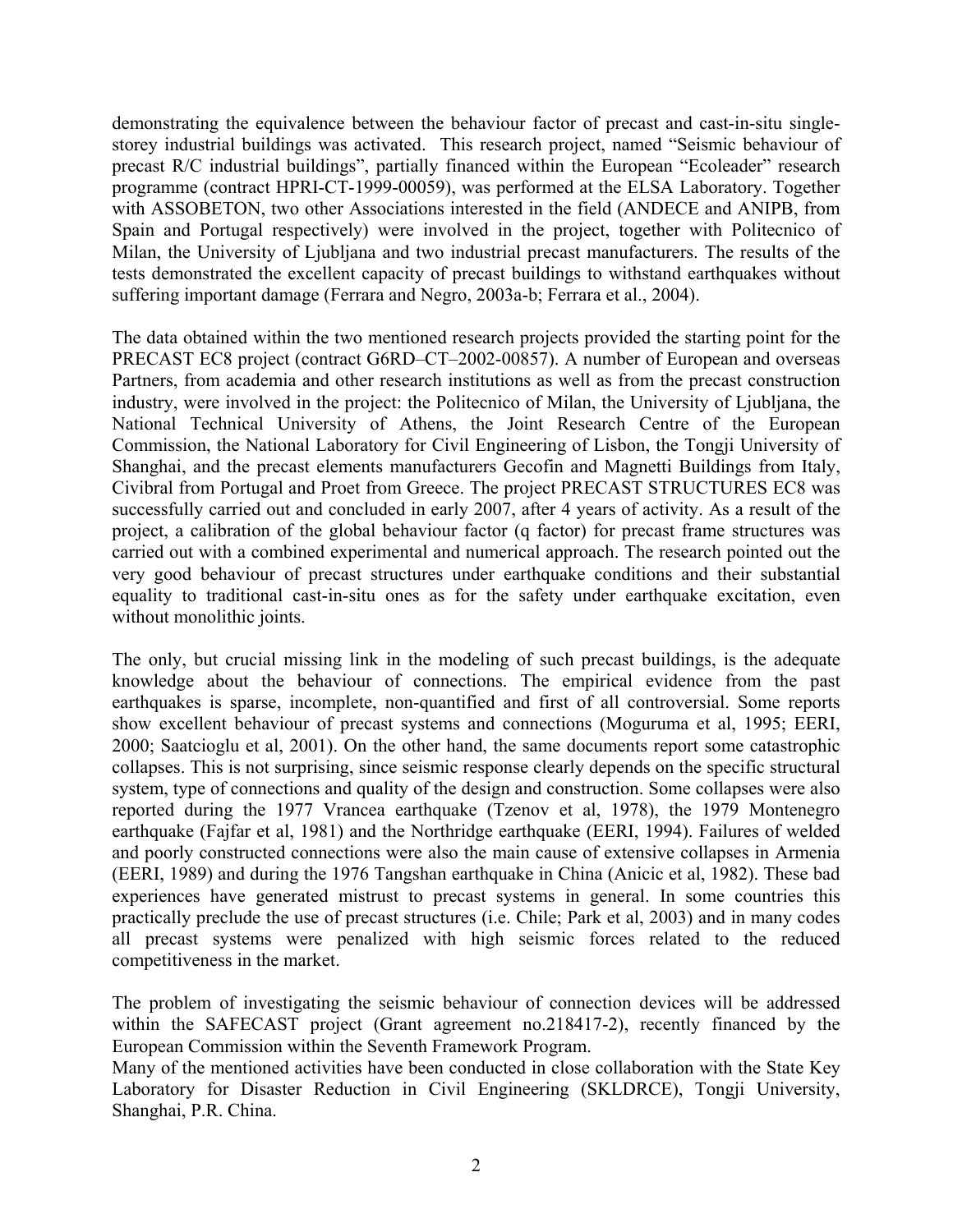The main achievements of the past projects are described in the paper, along with activities being defined as a part of the newly activated project SAFECAST.

# **CYCLIC BEHAVIOUR OF PRECAST COLUMNS**

The study of the seismic behaviour of precast structures started in 1994 with the collaboration of ASSOBETON, the ELSA Laboratory and Politecnico of Milan. As a part of the research project, the aim of which was the investigation of the ductility capacity of precast cantilever columns with pocket foundation, twenty columns, characterised by different reinforcement arrangements and axial load, were subjected to cyclic loads of increasing amplitude. In order to test the specimens under real restraint conditions (i.e., maintaining the constant axial load while allowing for the progressive elongation of the column as a result of the plastic elongation of the rebars) the special set-up shown in Figure 1 was designed to the specific purpose. The loading system is based upon a vertical actuator which is eccentrically positioned with respect to the column, and steel swivel-jointed bars on the opposite side. As a result, the vertical load is hardly affected by the elongation of the column. The vertical load is indeed acting along the axis of the column, therefore the second order effects were accounted for by means of the control algorithm.

The results of the experimental campaign demonstrated that precast columns are able to dissipate a large amount of energy up to significant ductility  $(\gg$ 5) with stable loops (figure 1). A large number of displacement transducers were placed to measure axial and shear strains above as well as inside the pocket foundation, thus demonstrating that the connection between the precast column and the plinth is at least as rigid as a cast in situ foundation.



**Fig. 1. set up for the pseudodynamic testing of precast columns and examples of measured loops.**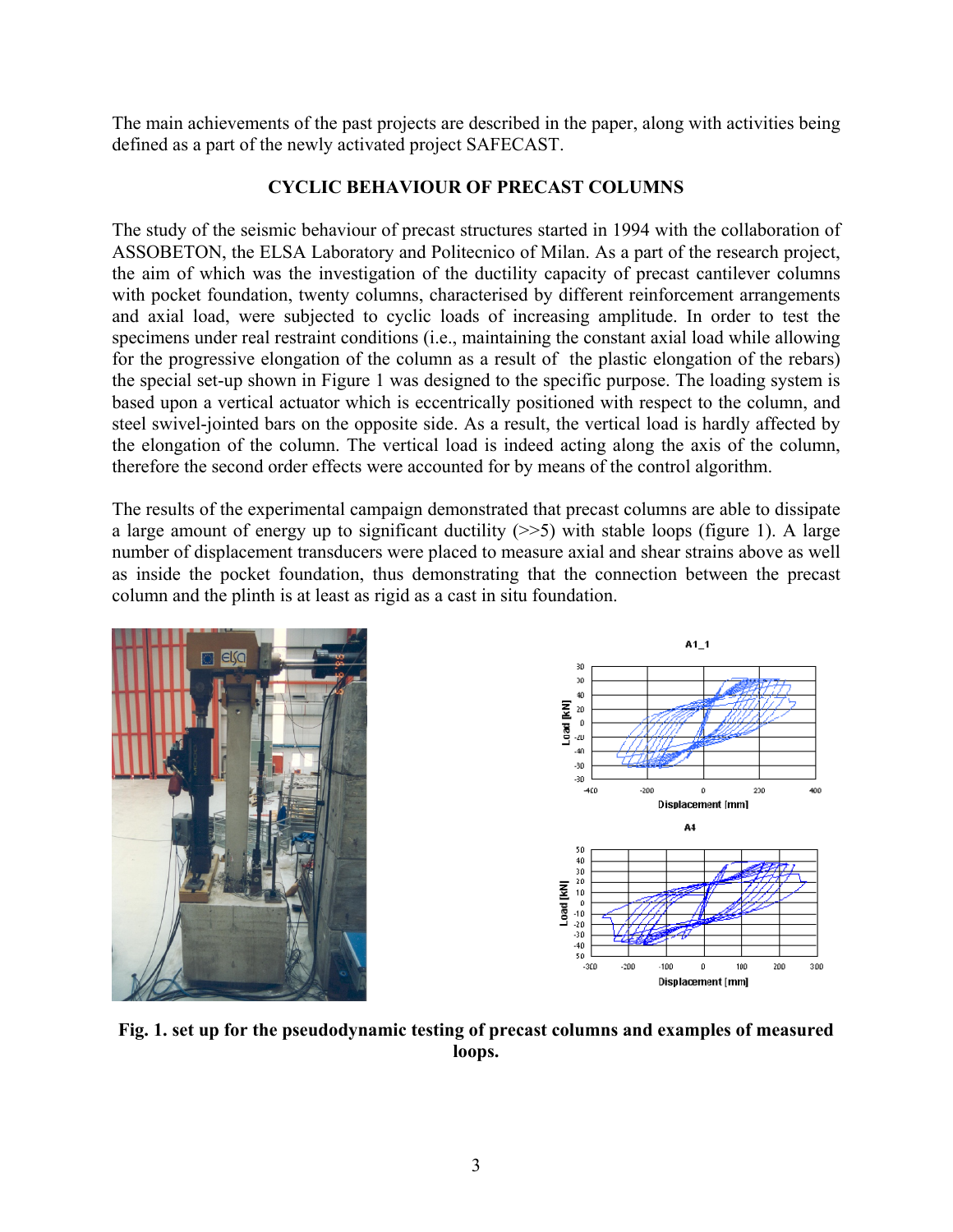## **THE ECOLEADER PROJECT**

As a natural prosecution of the experimental research focused on the behaviour of single precast concrete columns funded by ASSOBETON in 1994, the research project "Seismic behaviour of reinforced concrete industrial buildings" was approved in July 2001 for an Ecoleader funding (European Consortium of Laboratories for Earthquake and Dynamic Experimental Research). The project was aimed at demonstrating the equivalence between the behaviour factor of precast and cast-in-situ one-storey industrial buildings. To derive data to be used to this purpose, two prototypes, a precast one and a cast-in-place one, have been designed, built and submitted to a series of pseudodynamic tests to assess their seismic behaviour.

Both prototypes consisted of two two-bay frames, each bay spanning 4 m, connected by an interposed hollow core slab, spanning 3 m. The clear height of columns measured 5.05 m from the edge of the footing socket. Precast foundation sockets were used in both cases, tied by means of Diwidag bars to the floor of the laboratory. The two prototypes are shown in figure 2.



**Fig. 2. Precast and cast-in-situ prototypes during the tests.** 

The design of the prototypes has been performed in accordance with prescriptions of Eurocode 8 (draft May 2001) so that both structures were able to withstand the same base shear force.

The seismic ground motion has been assigned through an artificial accelerogram, the spectrum of which was consistent with the one given by Eurocode 8 for ground type B. The seismic intensity was calibrated on the computed seismic resistant capacity of the structures. Three pseudodynamic tests have been performed for each type of structure, fixing the value of the peak ground acceleration respectively to 1/3, 2/3 and 3/3 of the theoretical maximum one.

A synoptic view of the experimental behaviour of the two prototypes is given in figure 3 through the force-displacement evolutions. The moment-curvature diagrams show in both cases several cycles with significant hysteresis, denoting the full yielding of steel and an appreciable capacity of dissipating energy by the structures, either precast or cast-in-situ, taking profit of the material resources beyond the elastic limits. Some residual displacements were observed in both cases after load removal, as well as some fairly visible cracks in critical zones of columns, as a witness of the irreversible effects of the yielding of steel, cracking of concrete and non-linear behaviour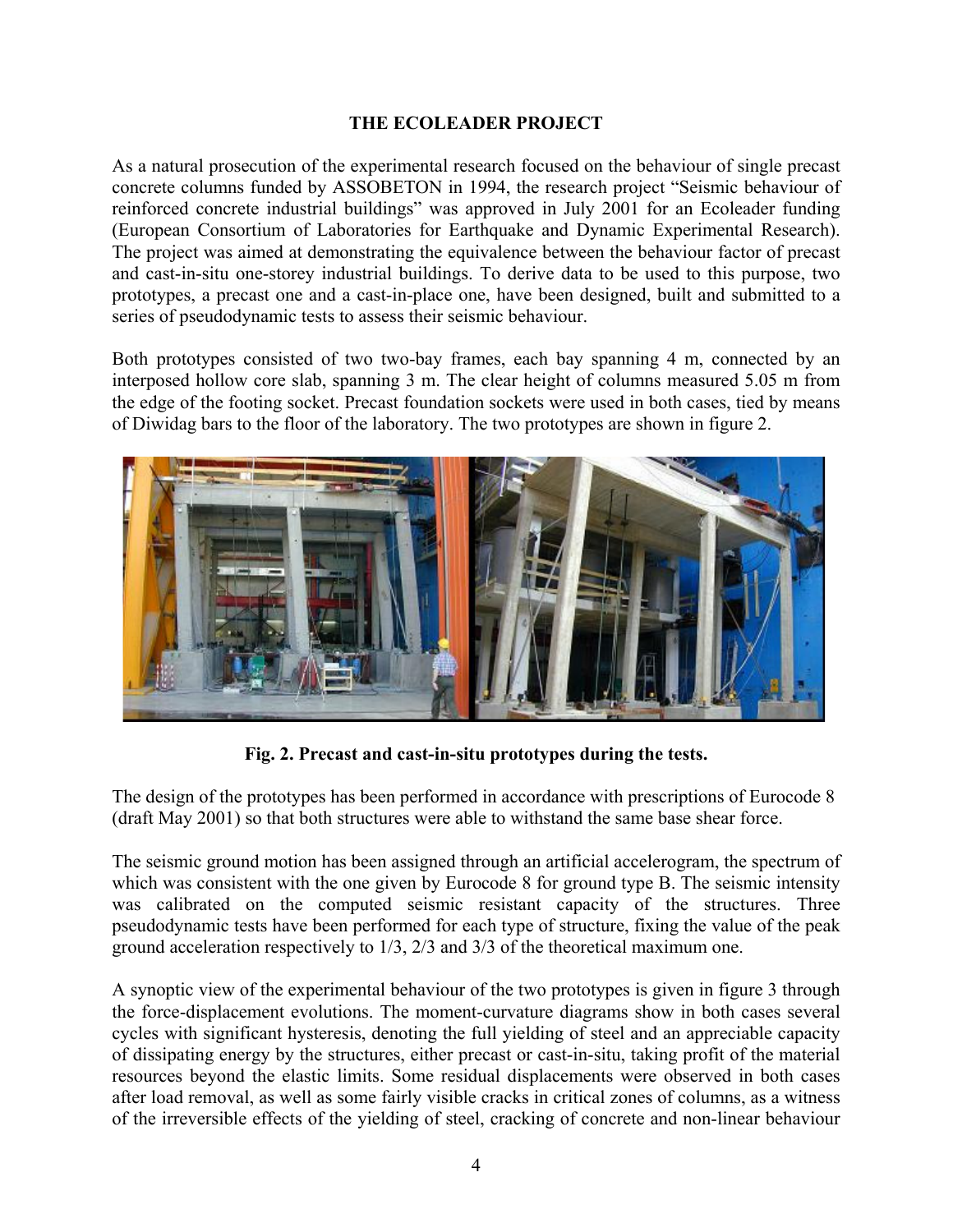of compressed concrete, as also confirmed by local measurements. The maximum attained value of the shear force was consistent with theoretical predictions for the cast-in-place prototype, whereas a significantly higher (+20%) value was recorded for the precast one. The differences in casting of columns (horizontal for the latter, obviously vertical for the former) as well as the higher degree of quality control which features the production of prefabricated structural elements, mainly in the detailing of reinforcement, might be probably called as a partial explanation for this (Dimova and Negro, 2005).



**Fig. 3. Force-displacement evolutions for a peak ground acceleration corresponding to 2/3 of the maximum.** 

### **THE PRECAST STRUCTURES EC8 PROJECT**

The co-normative research programme "Seismic behaviour of precast concrete structures with respect to EC8" (PRECAST STRUCTURES EC8) was aimed at assessing and possibly calibrating, by means of experimental and numerical investigation, the design rules provided by Eurocode 8 with reference to precast reinforced concrete structures. The results of the project were meant to be used to support the European Commission policy in the field of standardization, both for the Eurocode programme and for the revision and completion of the harmonized product standards issued by CEN/TC 229, under Construction Product Directive provisions and mandate M100 Precast Concrete Products.

The design and construction of two full-scale structure prototypes were carried out. The prototypes have been designed according to EC8 in order to be submitted to pseudodynamic and cyclic tests. They consisted (figure 4) either of two beam spans-one roof bay or two roof baysone beam span (with beams and roof elements spanning 8 m each), supported by six 5 m high columns. The experimental campaign foreseen in the project included both pseudodynamic and cyclic tests on both prototypes. The seismic ground motion in pseudodynamic tests was imposed by means of a real signal, modified to fit with the spectrum given by Eurocode 8 for ground type B. The seismic intensity was calibrated on the computed seismic resistant capacity of the structures. Four tests have been performed for each type of structure, fixing the value of the peak ground acceleration respectively to 0.05g, 0.14g, 0.35g and 0.525g. As for the cyclic test, the semi-amplitude of the initial displacement cycles was chosen to be the yield displacement estimated from simplified calculations, taking into account the response obtained in the PsD tests. Each increment in the imposed displacements up to failure was also chosen as equal to the half the yield displacement. Three cycles at each displacement level were designed, in order to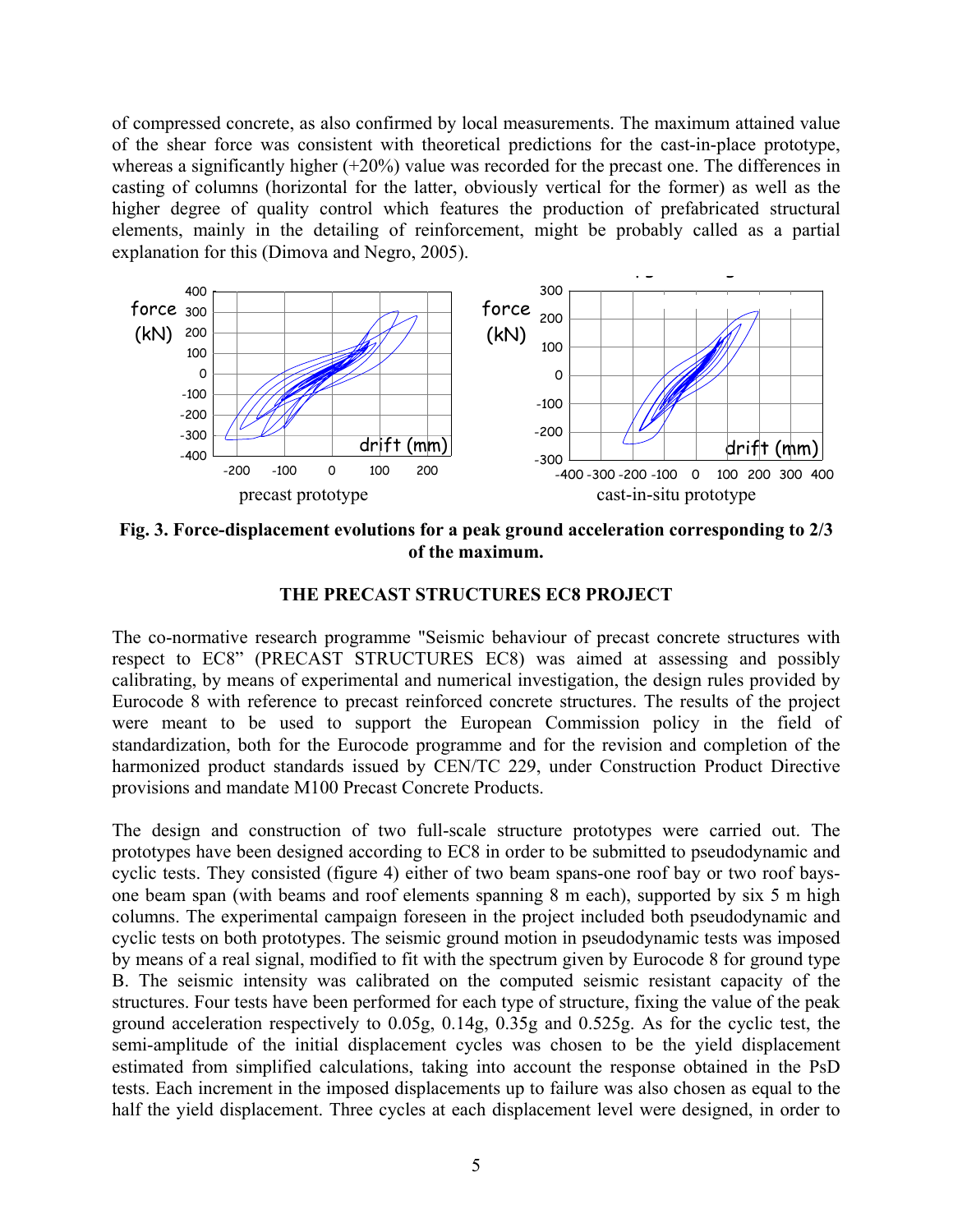explore the stability of the response in terms of global structural parameters at each increasing level of displacement.



The local instrumentation consisted of displacement transducers and inclinometers (see figure 5).

*Prototype B with roof elements parallel to the earthquake* 





**Fig. 5. Local instrumentation for measurement of: relative beam-roof element displacements (a); relative displacements between roof elements (b); relative displacements between pairs of aligned column (c).**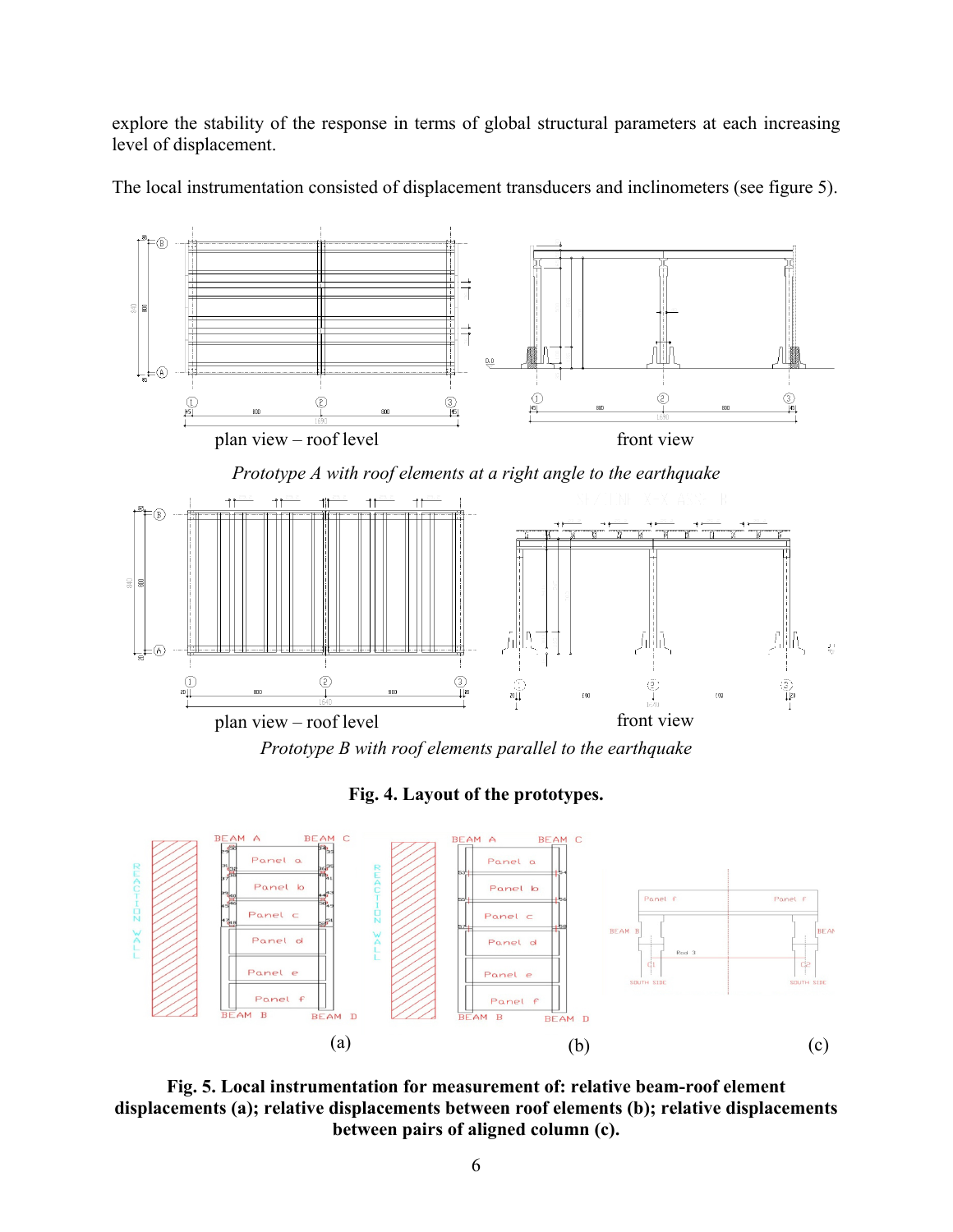The possibly most important insight was about the remarkably effective diaphragm action which was developed in the prefabricated roof. Interesting results came out from the analysis of the behaviour of prototype A. The crucial role played by the diaphragm action on the overall behaviour of the structure was highlighted by the PsD results. A first insight into it can be got through the measured relative roof-panel vs. beam displacements. The phase coincidence or opposition of the signals measured on different stems of roof elements (figure 6), confirmed the adequacy of the design scheme. The lower magnitude of relative displacements measured with reference to panel b confirmed its functioning as for the restoring of compatibility. The magnitude of measured displacements turned out to be definitely not negligible, and the "worst" roof element was the one closest to the edge frame. Some unrecoverable damage in the connections took place from the 0.14 PGA test and became far more significant at the end of the 0.35 PGA one, thus possibly explaining the degradation of diaphragm action observed from the ratio of the measured central/edge column displacements.



**Fig. 6. Relative roof-beam displacements in the direction of the earthquake.** 

#### **MORE TO COME: THE SAFECAST PROJECT**

The seismic behaviour of connections in precast construction systems has been largely recognized as a crucial matter to be addressed both by the industry sector and by the related research community. In spite of this situation, the complexity of the problem and the variety of inherent issues to be harmonized dealt with in proposing design procedures for connections and precast structures as a whole, have made it difficult so far to conceive self-sufficient solutions and approaches of general validity. Scope of the SAFECAST project is to give effective answers to this need for self-sufficient, harmonized solutions of the problems of correct seismic design of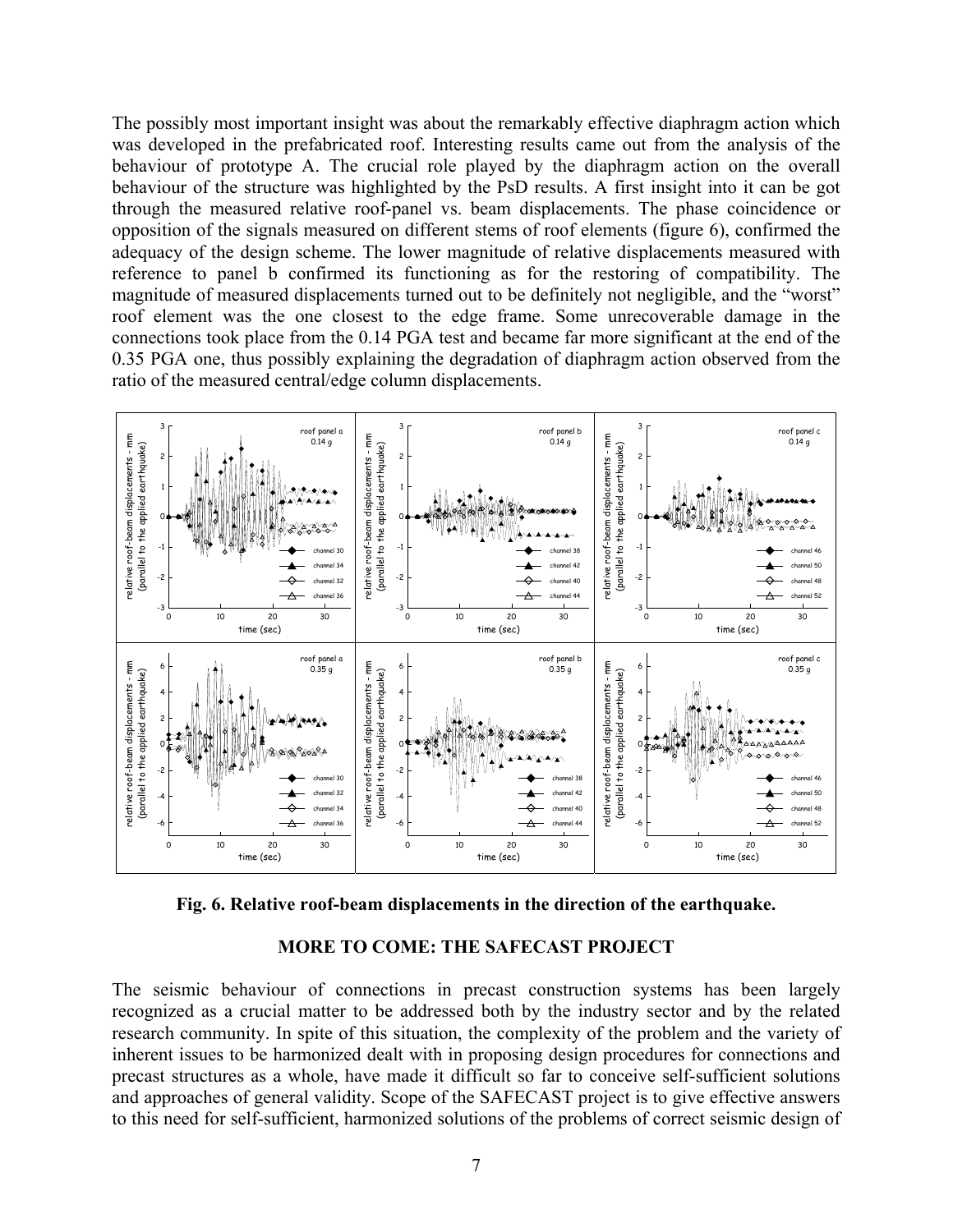joints and connections in precast structures. The final outcome of the project is thus expected to consist of methods and tools for the seismic design of connections in precast systems, achieved by means of a balanced combination of experimental and analytical activity.

The funding scheme is dedicated to the support of small and medium enterprises associations. For this reason, among the 16 partners involved into the project 5 national associations of precast concrete producers (ASSOBETON, ANDECE from Spain, ANIPB from Portugal, SEVIPS from Greece and TPCA from Turkey) will play a fundamental role fixing priorities and needs. The extensive research effort planned will be subdivided into 7 different RDT performers (Joint Research Centre - ELSA Laboratory, Politecnico of Milan, National Technical University of Athens, Istanbul Technical University, Laboratorio Nacional de Engenharia Civil, University of Ljubljana and Labor srl), according to their peculiar facilities and capabilities. The presence of a number of industrial firms (DLC srl, Prelosar, LU.GE.A Progetti Costruzione Gestione Spa and HALFEN GmbH) guarantees constant feedback on the results and their applicability and also an open door to issues and possible topics of interests for further research that might come along based on the findings of tests or analyses. A key role in the project will be played by the tests on full-scale prototypes of complete structures. This part of the experimental activity is focused on the investigation of open issues related to the global features of the seismic response of precast structures, as affected by the local behaviour of its connection devices.

Two main experimental programmes are envisaged, and are currently being defined.

The first programme will again concentrate on the adequacy of connections in single-storey industrial buildings. The conclusions obtained from the previous research project seemed to indicate that the roofing system is indeed much stiffer than expected, and that it can to some extent act as a rigid diaphragm. Those conclusions, however, were limited by the size of the specimen. In particular, the length of the double-tee secondary beams (which indeed plays an important role in the functioning of the roofing system as a diaphragm) was far from being representative of typical constructions, for which spans of about 20-25 meters are common. The new setup will most probably consist of elements of such size; however, the mock up will be limited to a single bay of the roofing system, whereas the rest of the structure will be modeled numerically by means of the nonlinear hybrid testing capabilities available at the ELSA laboratory.

The second experimental programme will address the behavior of multi-storey precast buildings, a typology which is becoming more and more common in the construction practice, for which the behavior of connections is expected to play an even more important role.

In addition, it has to be considered that in many multi-storey precast buildings there are one or more rigid vertical elements (such as stairway cases or elevator shafts, typically cast in situ), which end up attracting a large portion of the base shear. This is typically assumed to much improve the global structural behavior; however, the transfer of forces between the stiff vertical elements and the precast frames is far from being understood, and the ability of the connections to accommodate the large deformation has to be demonstrated.

For this reasons, a mock up representative of a three-storey building is being designed, and this will be tested with and without a cast in situ core, as shown in figure 7.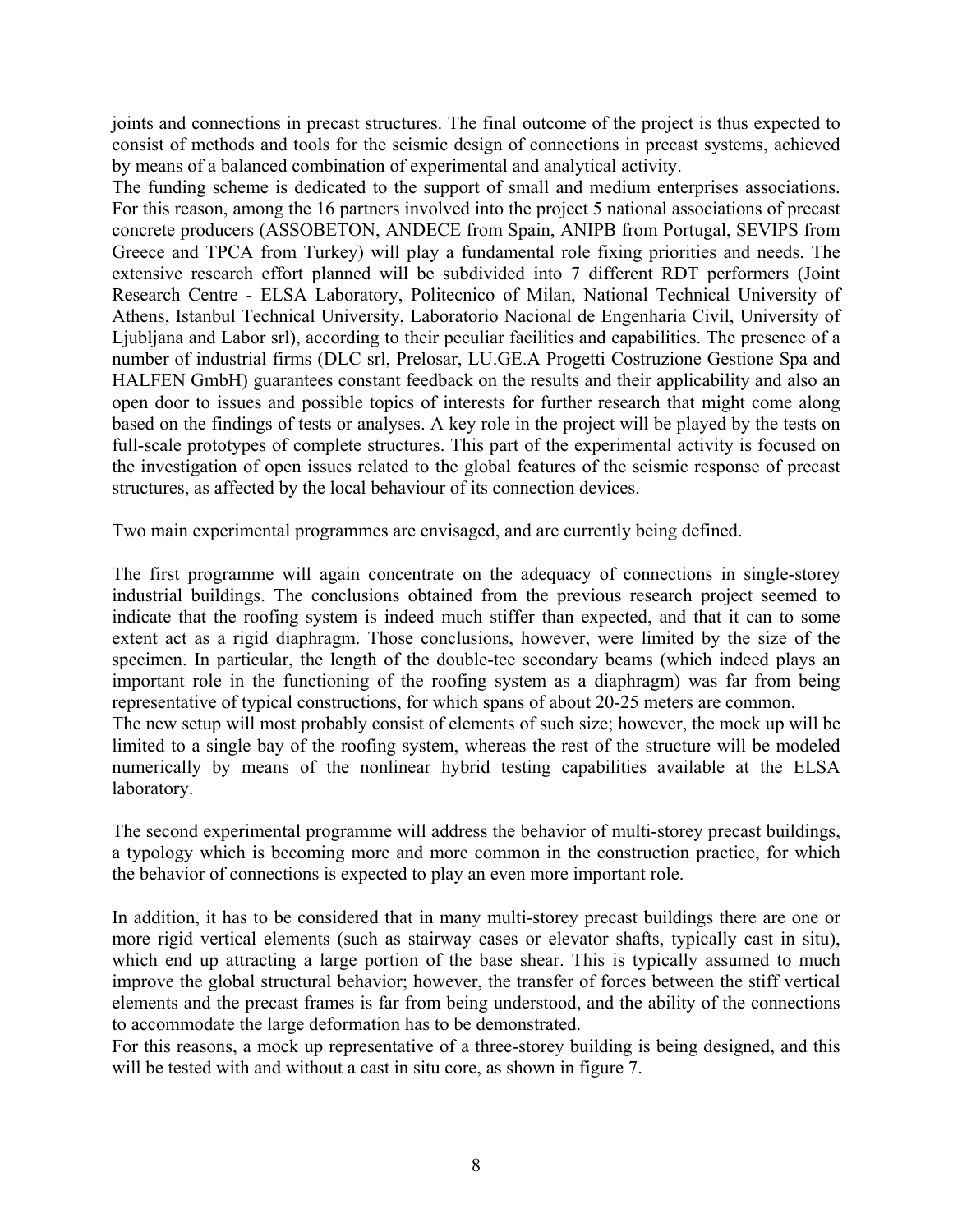

**Fig. 7. Scheme of the multi-storey specimens to be tested.** 

# **CONCLUSIONS**

The motivations and means of execution of a series of research activities on the seismic behaviour of precast concrete structures have been described, focusing on the experimental part of each project.

A first research activity was aimed at demonstrating the substantially equivalent behaviour of precast columns with respect to cast in situ ones, and the satisfactory performance of pocket foundations.

A more ambitious research project was aimed at comparing the global ductility supplies of castin-situ and precast equivalent structures, and was based on a series of full-scale pseudodynamic tests. It was concluded that the ductility capacities of precast structures can be comparable to those of ordinary constructions.

Another research programme was aimed at investigating the global behaviour of single and multi-storey precast structures, and was based on pseudodynamic full-scale tests. The structural systems proved to be much more efficient than it was assumed in distributing the horizontal forces, as long as connections are adequately designed.

The design of connections and the contribution of connections to the global behaviour is the main focus of the recently activated research programme SAFECAST, funded by the European Commission. The experimental activities will be aimed at a deeper understanding of the behaviour of the roofing system in single-storey buildings and at the study of the dynamic response of precast multi-storey buildings.